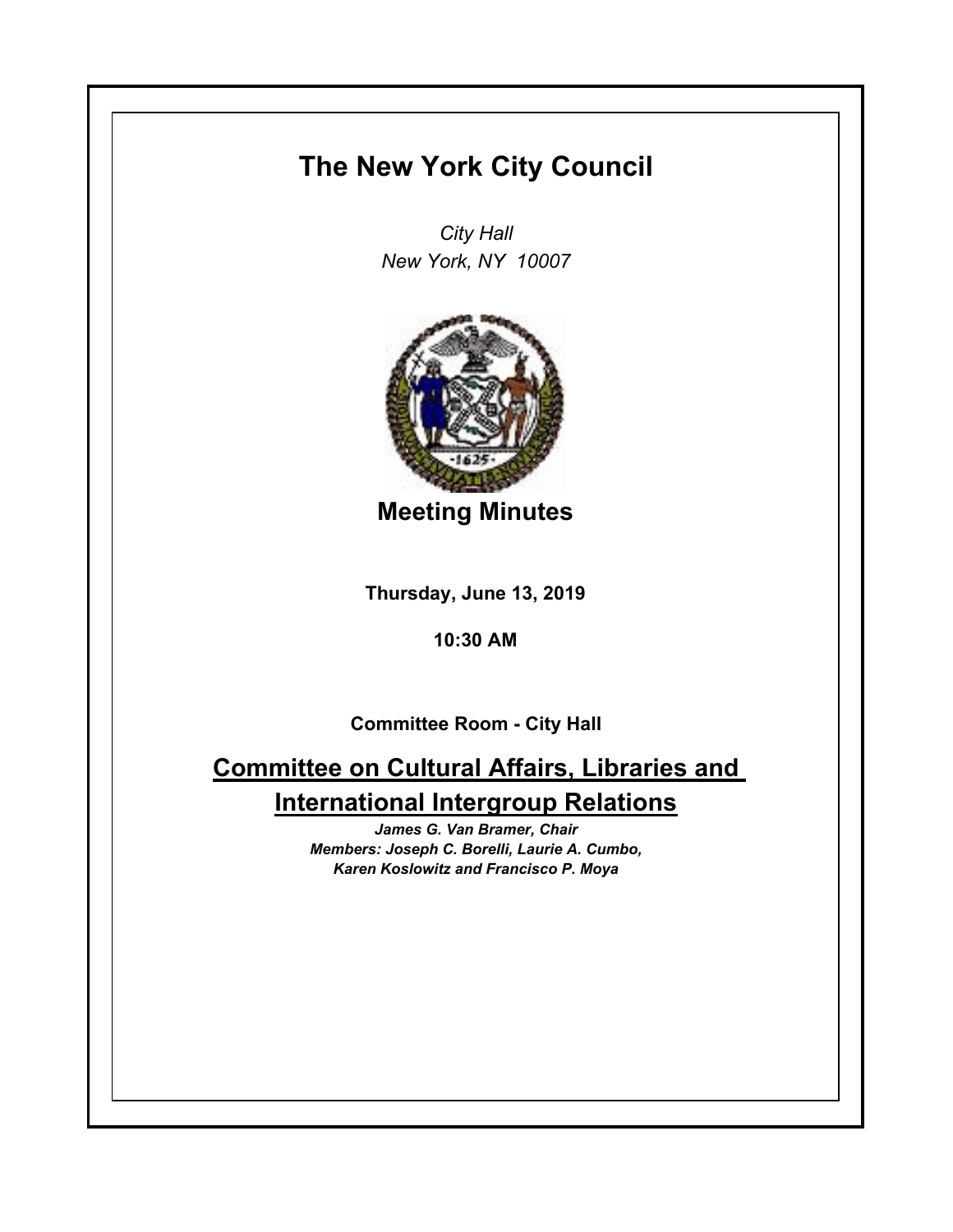| Roll Call                                                |                                                                                                                                                                                                                                                                                                                                                                                                                                                            |  |  |
|----------------------------------------------------------|------------------------------------------------------------------------------------------------------------------------------------------------------------------------------------------------------------------------------------------------------------------------------------------------------------------------------------------------------------------------------------------------------------------------------------------------------------|--|--|
| <b>Present:</b> Van Bramer, Borelli, Cumbo and Koslowitz |                                                                                                                                                                                                                                                                                                                                                                                                                                                            |  |  |
|                                                          | <b>Absent: Moya</b>                                                                                                                                                                                                                                                                                                                                                                                                                                        |  |  |
| Int 1114-2018                                            | A Local Law in relation to creating a task force to examine the<br>monuments, statues, public art and historical markers on<br>city-owned property                                                                                                                                                                                                                                                                                                         |  |  |
|                                                          | Attachments: Summary of Int. No. 1114-A, Summary of Int. No. 1114, Int. No. 1114,<br>September 26, 2018 - Stated Meeting Agenda with Links to Files,<br>Committee Report 2/25/19, Hearing Testimony 2/25/19, Hearing Transcript<br>2/25/19, Proposed Int. No. 1114-A - 6/11/19, Committee Report 6/13/19,<br>Hearing Transcript 6/13/19, June 13, 2019 - Stated Meeting Agenda with<br>Links to Files, Fiscal Impact Statement<br>Proposed Int. No. 1114-A |  |  |
|                                                          | This Introduction was Hearing Held by Committee                                                                                                                                                                                                                                                                                                                                                                                                            |  |  |
|                                                          | Attachments: Summary of Int. No. 1114-A, Summary of Int. No. 1114, Int. No. 1114,<br>September 26, 2018 - Stated Meeting Agenda with Links to Files,<br>Committee Report 2/25/19, Hearing Testimony 2/25/19, Hearing Transcript<br>2/25/19, Proposed Int. No. 1114-A - 6/11/19, Committee Report 6/13/19,<br>Hearing Transcript 6/13/19, June 13, 2019 - Stated Meeting Agenda with<br>Links to Files, Fiscal Impact Statement                             |  |  |
|                                                          | This Introduction was Amendment Proposed by Comm                                                                                                                                                                                                                                                                                                                                                                                                           |  |  |
|                                                          | Attachments: Summary of Int. No. 1114-A, Summary of Int. No. 1114, Int. No. 1114,<br>September 26, 2018 - Stated Meeting Agenda with Links to Files,<br>Committee Report 2/25/19, Hearing Testimony 2/25/19, Hearing Transcript<br>2/25/19, Proposed Int. No. 1114-A - 6/11/19, Committee Report 6/13/19,<br>Hearing Transcript 6/13/19, June 13, 2019 - Stated Meeting Agenda with<br>Links to Files, Fiscal Impact Statement                             |  |  |
|                                                          | This Introduction was Amended by Committee                                                                                                                                                                                                                                                                                                                                                                                                                 |  |  |
| Int 1114-2018-A                                          | A Local Law in relation to creating a task force to examine the<br>monuments, statues, public art and historical markers on<br>city-owned property                                                                                                                                                                                                                                                                                                         |  |  |
|                                                          | Attachments: Summary of Int. No. 1114-A, Summary of Int. No. 1114, Int. No. 1114,<br>September 26, 2018 - Stated Meeting Agenda with Links to Files,<br>Committee Report 2/25/19, Hearing Testimony 2/25/19, Hearing Transcript<br>2/25/19, Proposed Int. No. 1114-A - 6/11/19, Committee Report 6/13/19,<br>Hearing Transcript 6/13/19, June 13, 2019 - Stated Meeting Agenda with<br>Links to Files, Fiscal Impact Statement                             |  |  |
|                                                          | A motion was made that this Introduction be Approved by Committee approved<br>by Roll Call.                                                                                                                                                                                                                                                                                                                                                                |  |  |

**Affirmative:** 3 - Van Bramer, Cumbo and Koslowitz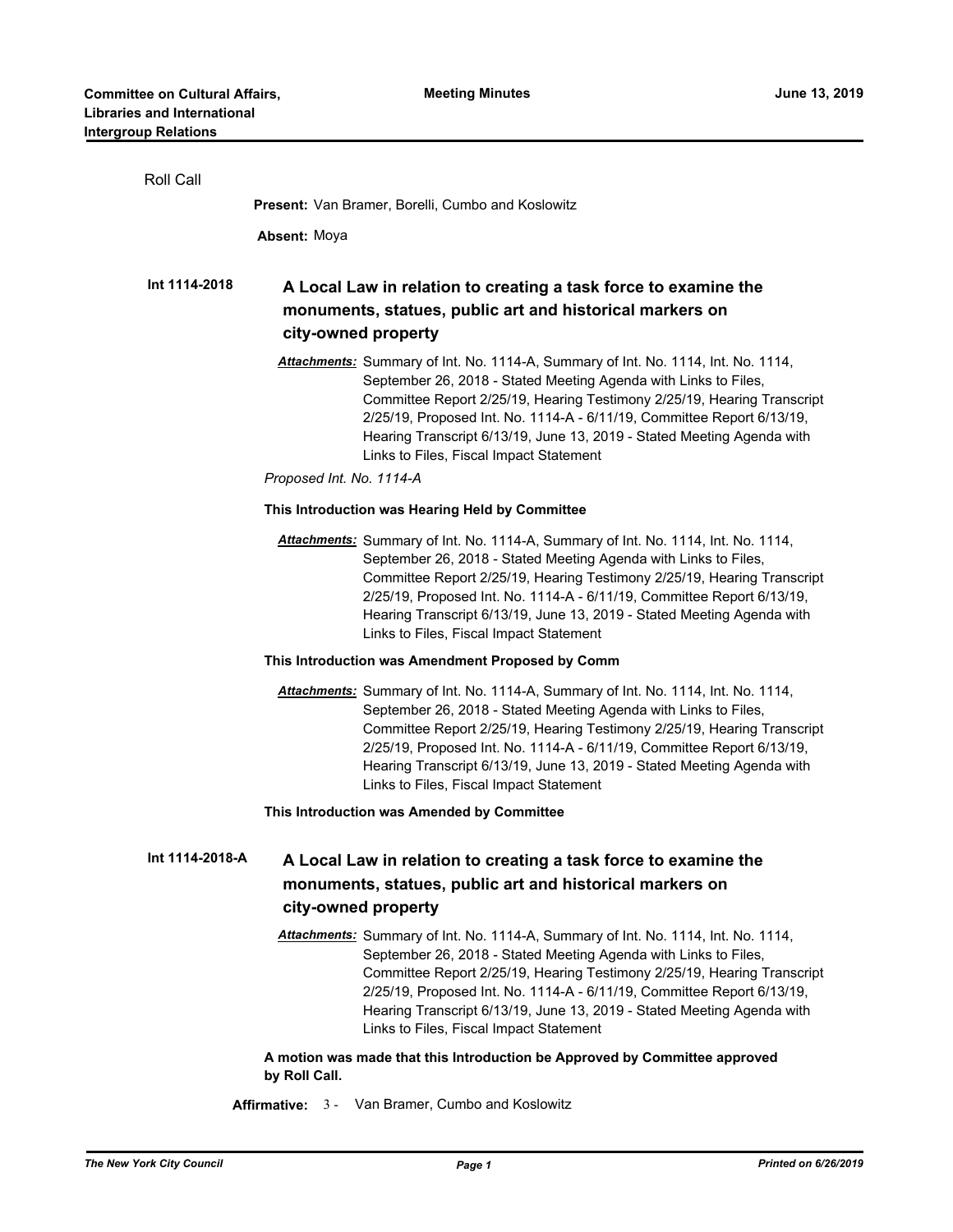**Negative:** 1 - Borelli Absent: 1 - Moya

**A Local Law to amend the New York city charter, in relation to increasing the percentage of women depicted in works of art belonging to the city and requiring the art commission to foster diversity among the subjects and themes depicted in works of art belonging to the city Int 1439-2019**

> *Attachments:* Summary of Int. No. 1439-A, Summary of Int. No. 1439, Int. No. 1439, February 13, 2019 - Stated Meeting Agenda with Links to Files, Committee Report 2/25/19, Hearing Testimony 2/25/19, Hearing Transcript 2/25/19, Hearing Transcript - Stated Meeting 2-13-19, Proposed Int. No. 1439-A - 6/11/19, Committee Report 6/13/19, Hearing Transcript 6/13/19, June 13, 2019 - Stated Meeting Agenda with Links to Files, Fiscal Impact Statement

*Proposed Int. No. 1439-A*

### **This Introduction was Hearing Held by Committee**

*Attachments:* Summary of Int. No. 1439-A, Summary of Int. No. 1439, Int. No. 1439, February 13, 2019 - Stated Meeting Agenda with Links to Files, Committee Report 2/25/19, Hearing Testimony 2/25/19, Hearing Transcript 2/25/19, Hearing Transcript - Stated Meeting 2-13-19, Proposed Int. No. 1439-A - 6/11/19, Committee Report 6/13/19, Hearing Transcript 6/13/19, June 13, 2019 - Stated Meeting Agenda with Links to Files, Fiscal Impact Statement

### **This Introduction was Amendment Proposed by Comm**

*Attachments:* Summary of Int. No. 1439-A, Summary of Int. No. 1439, Int. No. 1439, February 13, 2019 - Stated Meeting Agenda with Links to Files, Committee Report 2/25/19, Hearing Testimony 2/25/19, Hearing Transcript 2/25/19, Hearing Transcript - Stated Meeting 2-13-19, Proposed Int. No. 1439-A - 6/11/19, Committee Report 6/13/19, Hearing Transcript 6/13/19, June 13, 2019 - Stated Meeting Agenda with Links to Files, Fiscal Impact Statement

### **This Introduction was Amended by Committee**

**A Local Law to amend the New York city charter, in relation to increasing the percentage of women depicted in works of art belonging to the city and requiring the art commission to foster diversity among the subjects and themes depicted in works of art belonging to the city Int 1439-2019-A**

> *Attachments:* Summary of Int. No. 1439-A, Summary of Int. No. 1439, Int. No. 1439, February 13, 2019 - Stated Meeting Agenda with Links to Files, Committee Report 2/25/19, Hearing Testimony 2/25/19, Hearing Transcript 2/25/19, Hearing Transcript - Stated Meeting 2-13-19, Proposed Int. No. 1439-A - 6/11/19, Committee Report 6/13/19, Hearing Transcript 6/13/19, June 13, 2019 - Stated Meeting Agenda with Links to Files, Fiscal Impact Statement

**A motion was made that this Introduction be Approved by Committee approved by Roll Call.**